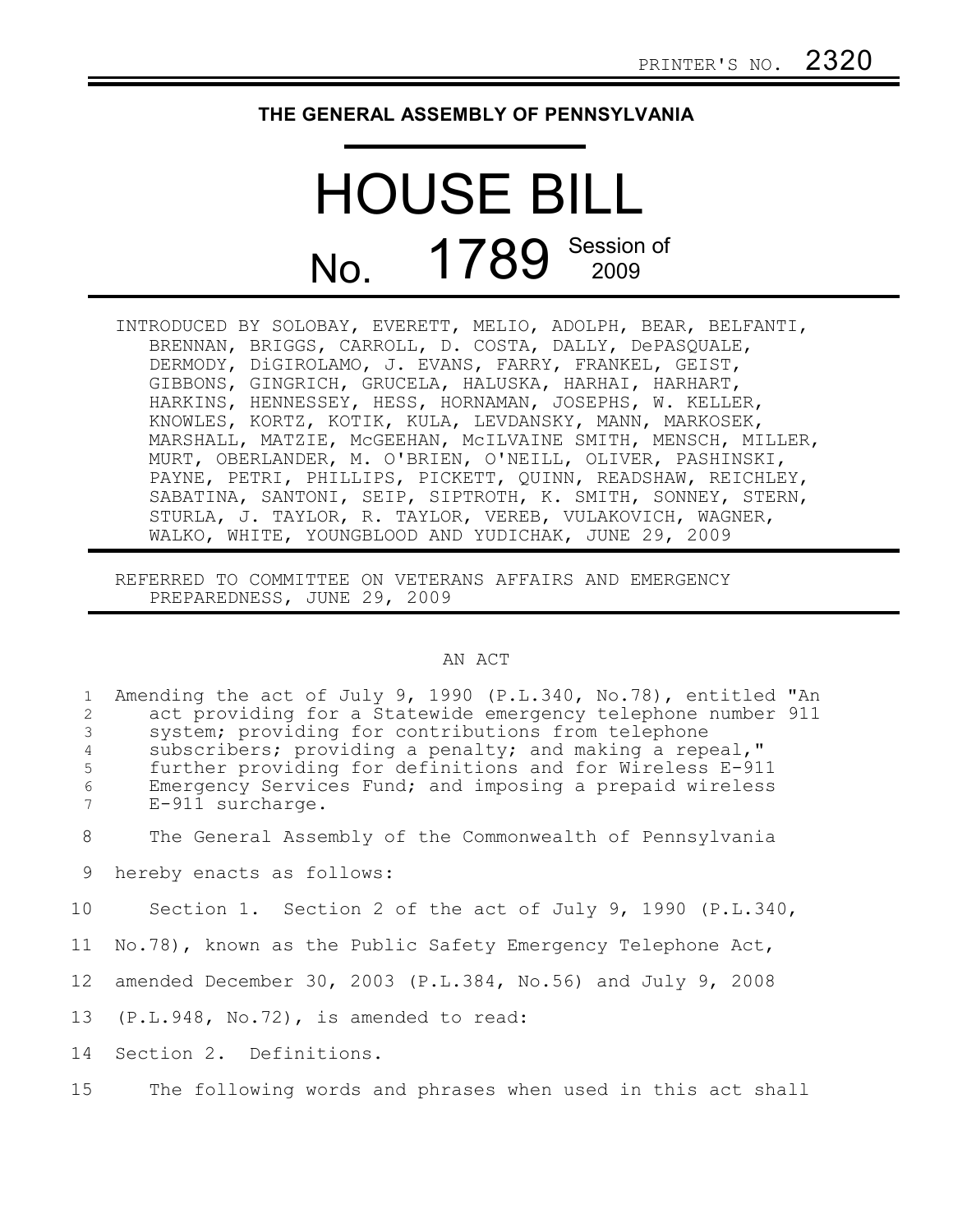have the meanings given to them in this section unless the context clearly indicates otherwise: 1 2

"911 emergency communication system" or "911 system." A system, including enhanced 911 service but excluding a wireless E-911 system, which permits a person dialing 911 by telephone to be connected to a public safety answering point, via normal telephone facilities, for the reporting of police, fire, medical or other emergency situations. 3 4 5 6 7 8

["Active prepaid wireless account." A prepaid wireless account that has been used by the customer during the month to complete a telephone call for which the customer's card or account was reduced.] 9 10 11 12

"Advisory committee." The wireless E-911 Emergency Services Advisory Committee established in section 11.3. 13 14

"Agency." The Pennsylvania Emergency Management Agency. "Associated with Pennsylvania." 15 16

(1) In the case of the mobile telephone number (MTN), the geographical location associated with the first six digits or NPA/NXX of the MTN; or 17 18 19

(2) in the case of a customer service address, the physical location of the address. 20 21

"Automatic location information" or "ALI." The delivery or receipt of the street address of the telephone or the geographic location of the wireless device, as specified in the FCC E-911 Order, being used to place a call to a 911 system or to a wireless E-911 system. 22 23 24 25 26

"Automatic number identification" or "ANI." The delivery or receipt of the telephone number assigned to the telephone or wireless device being used to place a call to a 911 system or to a wireless E-911 system. 27 28 29 30

20090HB1789PN2320 - 2 -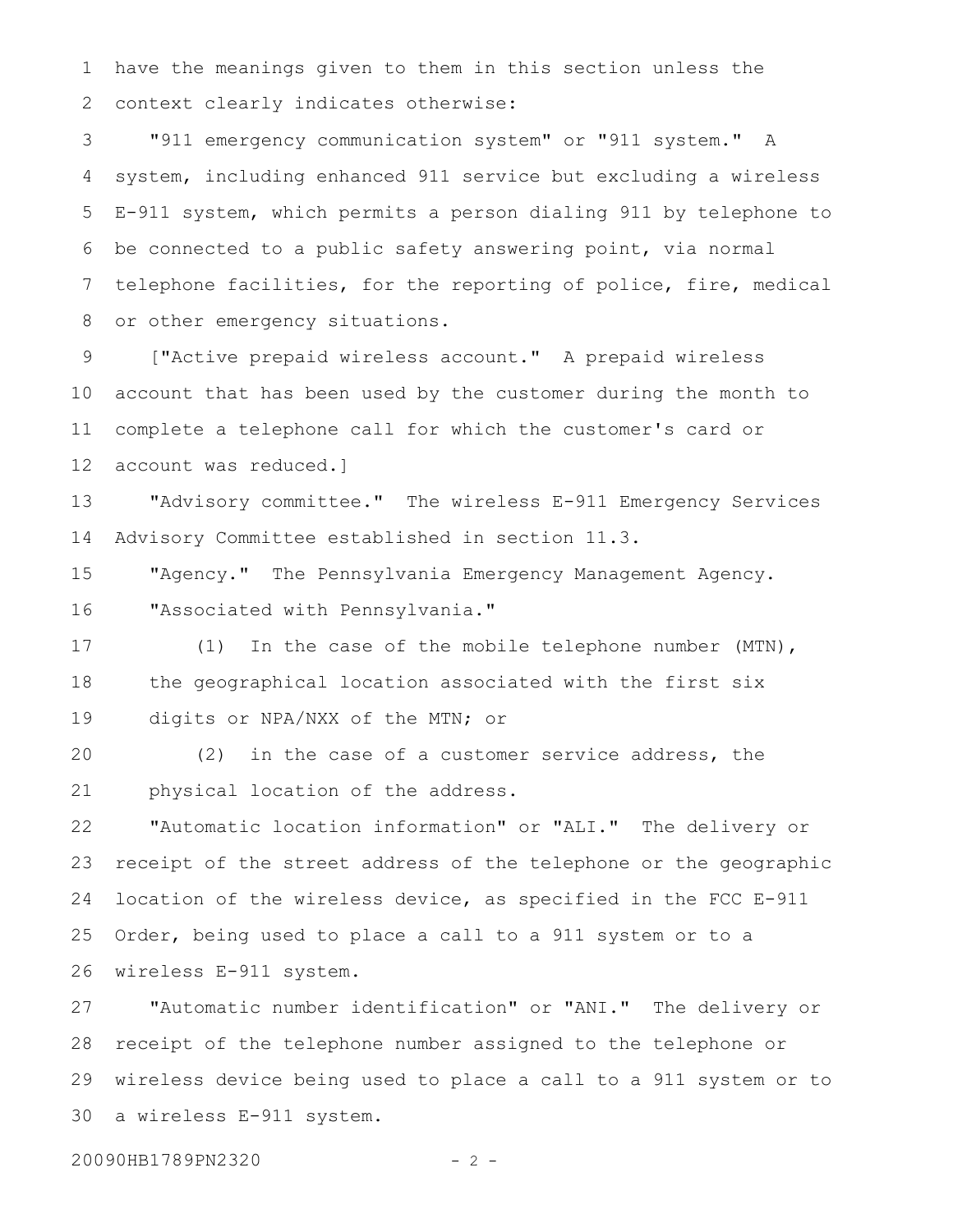"Commission." The Pennsylvania Public Utility Commission. "Competitive local exchange carrier." A local exchange carrier that has been certificated as a competitive local exchange carrier by the Pennsylvania Public Utility Commission. 2 3 4

"Consumer." A person who purchases prepaid wireless 5

telecommunications service in a retail transaction. 6

"Contribution rate." A fee assessed against a telephone subscriber for the nonrecurring costs, maintenance and operating costs of a 911 system. Counties of the first through second class A may impose a monthly contribution rate in an amount not to exceed \$1 per line on each local exchange access line. Counties of the third through fifth class may impose monthly contribution rates in an amount not to exceed \$1.25 per line on each local exchange access line. Counties of the sixth through eighth class may impose a monthly contribution rate in an amount not to exceed \$1.50 per line on each local exchange access line. The contribution rate may be used by counties for the expenses of implementing, expanding or upgrading a 911 system. Expenses eligible for reimbursement through the contribution rate shall include telephone terminal equipment, trunk line service installation, network changes, building of initial data base and any other nonrecurring costs to establish a 911 system. The contribution rate may also be used to fund recurring costs pursuant to section 8(b). Expenses not eligible for reimbursement through the contribution rate shall include purchase of real estate, cosmetic remodeling, central office upgrades, hiring of dispatchers, ambulances, fire engines or other emergency vehicles, utilities, taxes and other expenses as determined by the Pennsylvania Emergency Management Agency. "Council." The Pennsylvania Emergency Management Council. 7 8 9 10 11 12 13 14 15 16 17 18 19 20 21 22 23 24 25 26 27 28 29 30

20090HB1789PN2320 - 3 -

1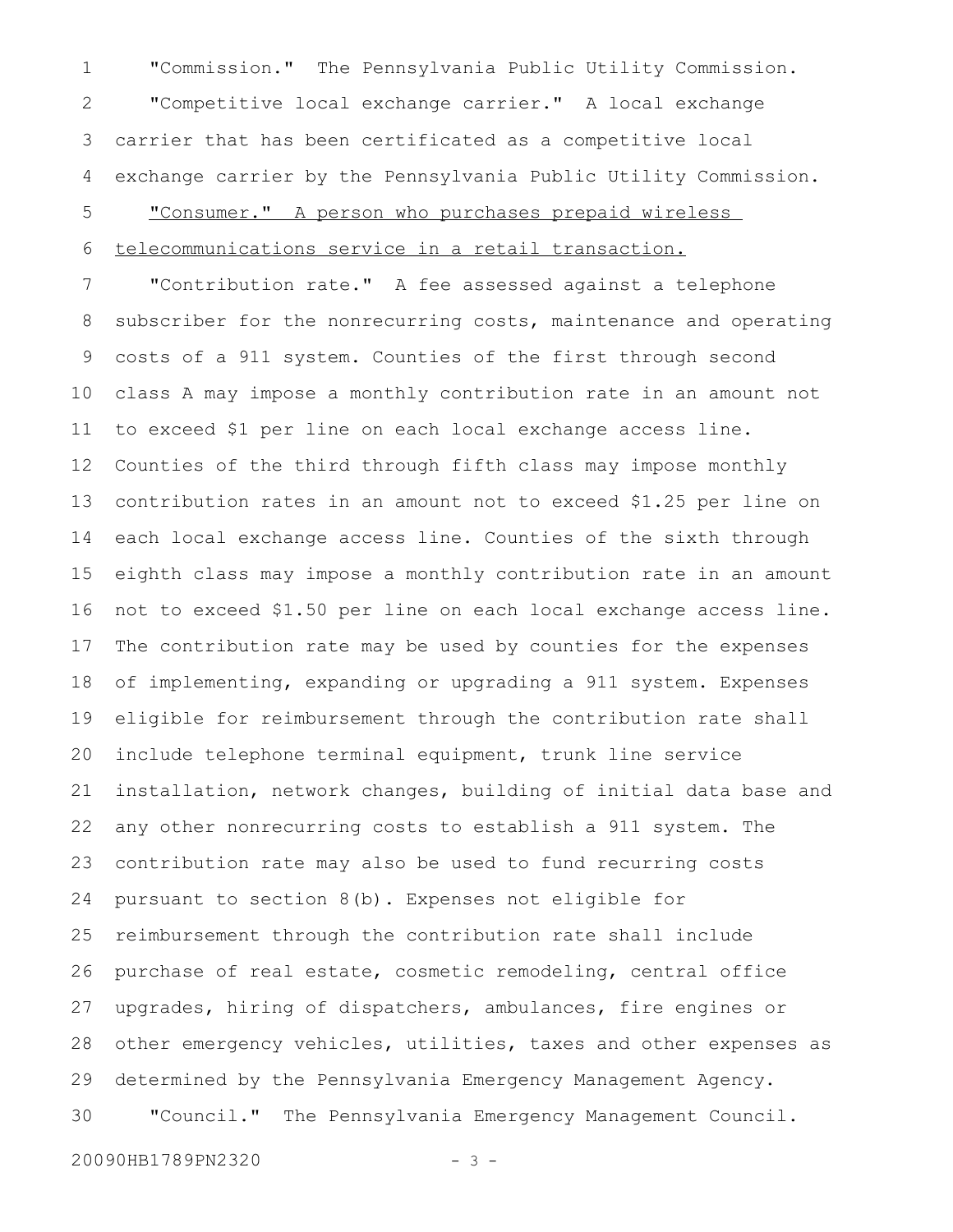"County." The term shall include a city of the first class coterminous with a county. 1 2

"County plan." A document submitted by the county on a triennial basis to the Pennsylvania Emergency Management Agency, outlining its proposed and existing wireline and wireless 911 and enhanced 911 systems and procedures, including a contribution rate, for the forthcoming three years. 3 4 5 6 7

"Emergency notification services." Services provided by authorized agencies of Federal, State, county or local governments, or by persons authorized by such governments, that notify the public, using ANI/ALI data base information, of emergencies declared by such governments. 8 9 10 11 12

"Emergency support services." Information or data base management services provided by authorized agencies of Federal, State, county or local governments, or by persons authorized by such governments, that are used in support of PSAPs or emergency notification services. 13 14 15 16 17

"Enhanced 911 service" or "E-911." Emergency telephone service providing for automatic identification of caller location and calling number. 18 19 20

"FCC E-911 Order." All orders issued by the Federal Communications Commission pursuant to the proceeding entitled "Revision of the Commission's Rules to Ensure Compatibility with Enhanced 911 Emergency Calling Systems" (CC Docket No. 94-102) codified at 47 CFR 20.18 (relating to 911 Service), any successor proceeding and any other FCC order that affects the provision of wireless E-911 service to wireless service customers. 21 22 23 24 25 26 27 28

"Fund." The Wireless E-911 Emergency Services Fund established in section 11.4. 29 30

20090HB1789PN2320 - 4 -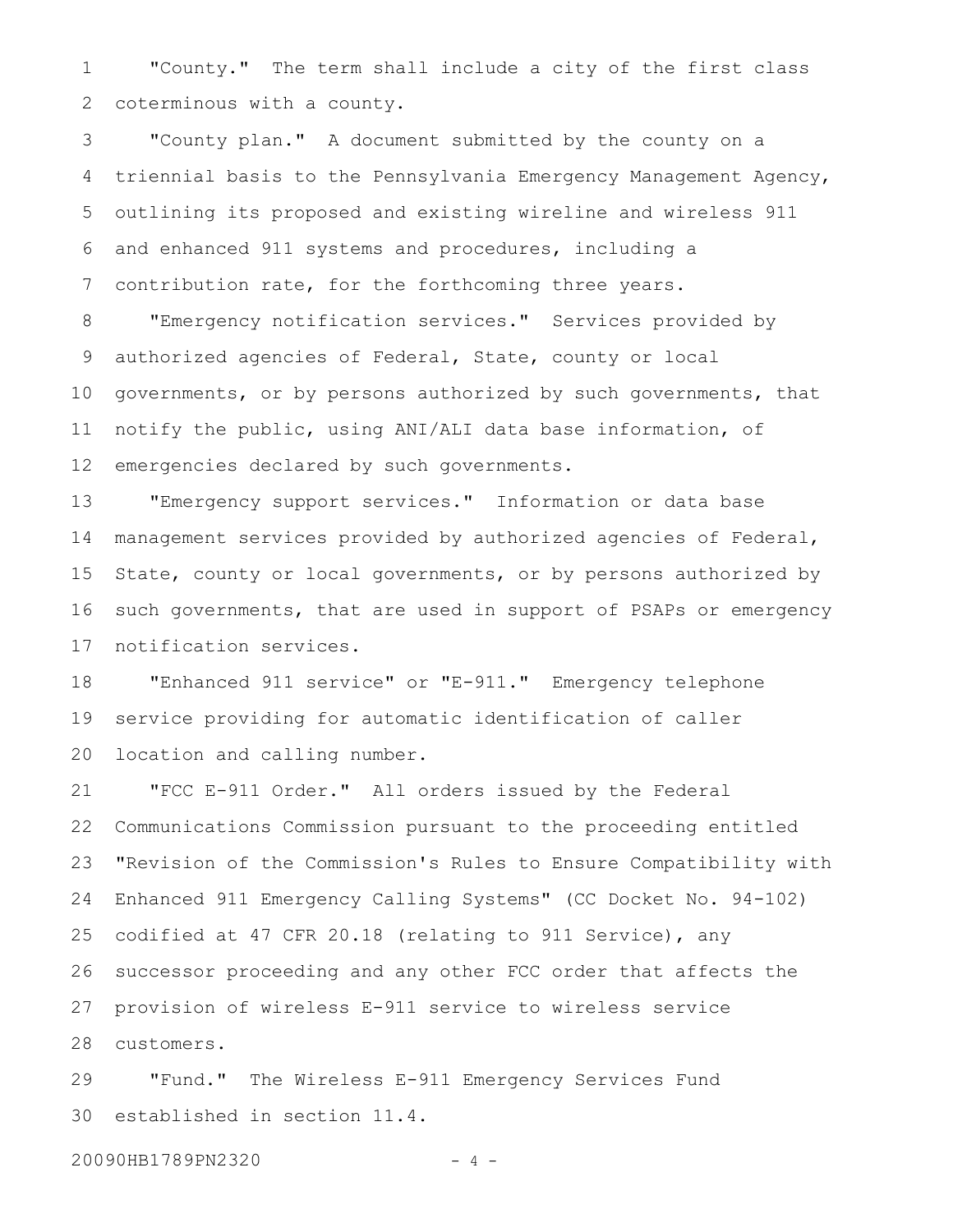"Interconnected Voice over Internet Protocol service customer" or "VoIP service customer." A person who is billed by an interconnected Voice over Internet Protocol provider, is the end user of VoIP service and who has designated a primary place of use within this Commonwealth. 1 2 3 4 5

"Interconnected Voice over Internet Protocol provider" or "VoIP provider." A person engaged in the business of providing VoIP service to end-use customers in this Commonwealth, including resellers. 6 7 8 9

"Interconnected Voice over Internet Protocol service" or "VoIP service." Service as defined by all orders issued by the Federal Communications Commission pursuant to the proceeding entitled "IP-Enabled Services", (WC Docket No. 04-36; FCC 05-116), codified at 47 CFR Part 9 (relating to interconnected Voice over Internet Protocol services), any successor proceeding and any other FCC order that affects the provision of 911 service or E-911 service to VoIP service customers or further defines interconnected Voice over Internet Protocol service. 10 11 12 13 14 15 16 17 18

"Interexchange carrier." A person that is authorized by the Pennsylvania Public Utility Commission to provide long-distance telecommunications service. 19 20 21

"Local exchange carrier." A person, including a competitive local exchange carrier, that is authorized by the Pennsylvania Public Utility Commission to provide local exchange telecommunications service or exchange access. 22 23 24 25

"Local exchange telephone service." The provision of telephonic message transmission within an exchange, as such is defined and described in tariffs filed with and approved by the commission. 26 27 28 29

"Mobile telephone number" or "MTN." The telephone number 20090HB1789PN2320 - 5 - 30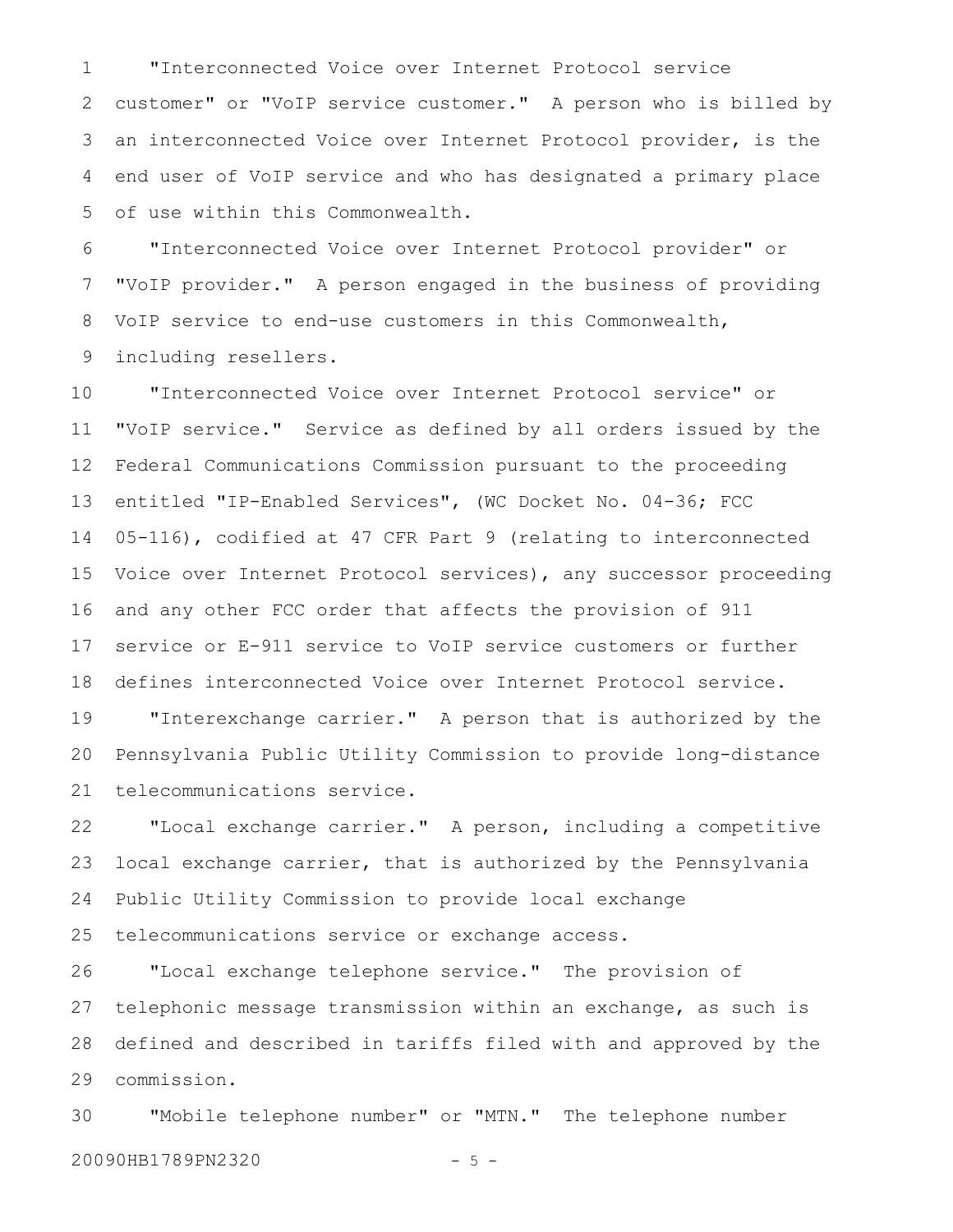assigned to a wireless telephone at the time of initial activation. 1 2

"NPA-NXX." The first six digits of a ten-digit telephone number, including a mobile telephone number, representing the area code and exchange of the telephone number. 3 4 5

"Person." The term includes a corporation, a partnership, an association, the Federal Government, the State government, a political subdivision, a municipal or other local authority, as well as a natural person. 6 7 8 9

"Prepaid wireless E-911 surcharge." The charge that is required to be collected by a seller from a consumer in the amount established under section 11.4(b.1). 10 11

"Prepaid wireless provider." A person that provides prepaid wireless telecommunications service pursuant to a license issued 13 14

by the Federal Communications Commission. 15

"Prepaid wireless [telephone] telecommunications service." A wireless [telephone service which is activated in advance by payment of a finite dollar amount or for a finite set of minutes and which, unless an additional finite dollar amount or finite set of minutes is paid in advance, terminates either upon use by a customer and delivery by the wireless carrier of an agreedupon amount of service corresponding to the total dollar amount paid in advance or within a certain period of time following initial purchase or activation] telecommunications service that allows a caller to dial 911 to access the 911 system, which service must be paid for in advance and is sold in predetermined units or dollars of which the number declines with use in a known amount. 16 17 18 19 20 21 22 23 24 25 26 27 28

"Primary place of use." The street address representative of where the customer's use of the VoIP service primarily occurs. 29 30

20090HB1789PN2320 - 6 -

12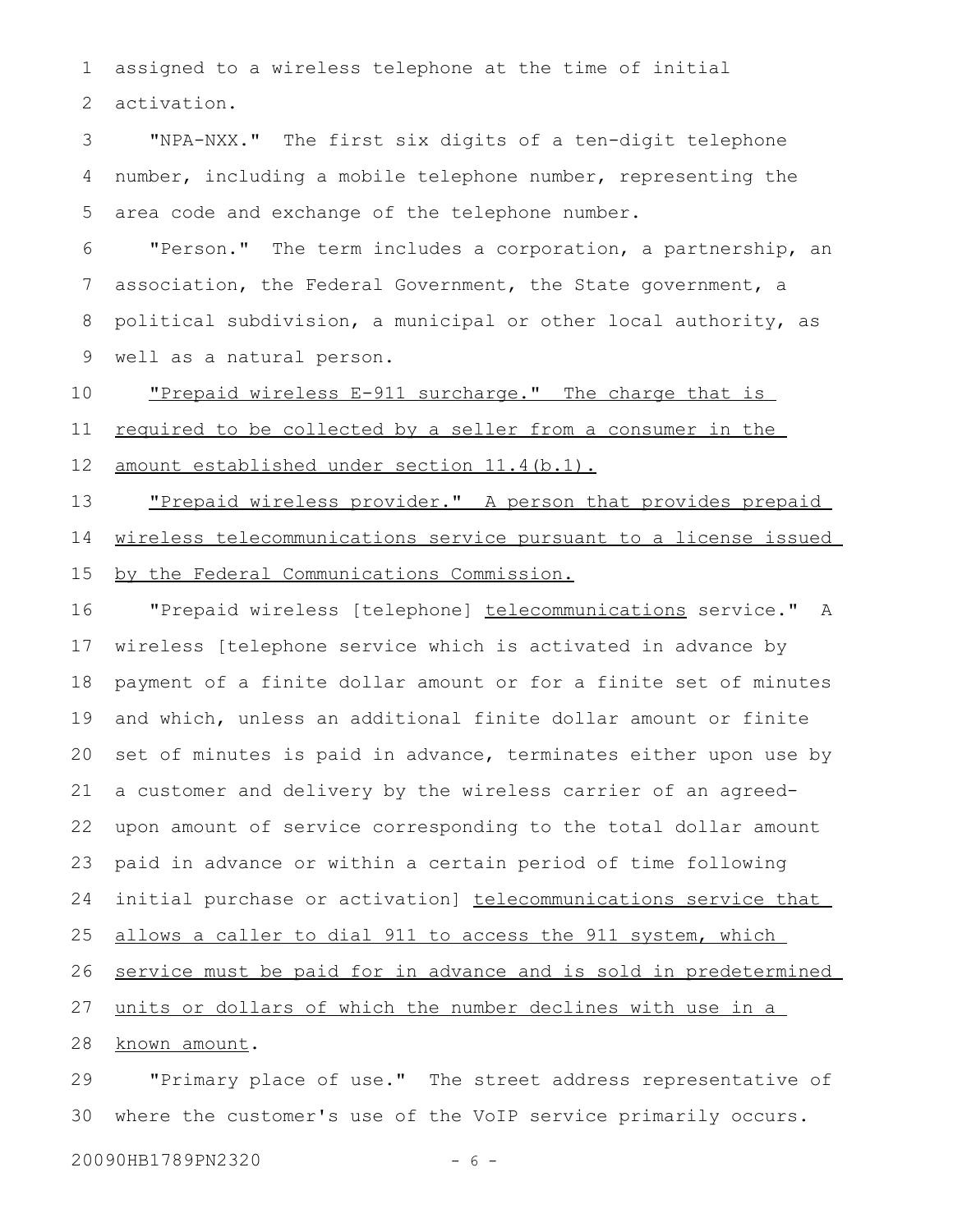For the purpose of VoIP 911 fees, primary place of use is the customer's registered location on the date the customer is billed. 1 2 3

"Public agency." The Commonwealth or a political subdivision, public authority, municipal authority or any organization located in whole or in part within this Commonwealth which provides or has the authority to provide firefighting, law enforcement, ambulance, emergency medical or other emergency services. 4 5 6 7 8 9

"Public safety answering point" or "PSAP." The agencyapproved first point at which calls for emergency assistance from individuals are answered, operated 24 hours a day. 10 11 12

"Retail transaction." The purchase of prepaid wireless telecommunications service from a seller for any purpose other than resale. 13 14 15

"Seller." A person who sells prepaid wireless 16

telecommunications service to another person. 17

["Sufficient positive balance." A dollar amount greater than or equal to the monthly wireless surcharge amount.] "Telecommunications carrier." Any provider of telecommunications services as defined by the Telecommunications 18 19 20 21

Act of 1996 (Public Law 104-104, 110 Stat. 56). 22

"Telephone subscriber." A person who contracts with a local exchange carrier within this Commonwealth for local exchange telephone service, either residential or commercial. When the same person has several telephone dial tone access lines, each dial tone access line shall constitute a separate subscription. For purposes of the contribution rate, the term shall not include pay stations owned or operated by a regulated public utility, or nonpublic utilities as the term is used in 66 23 24 25 26 27 28 29 30

20090HB1789PN2320 - 7 -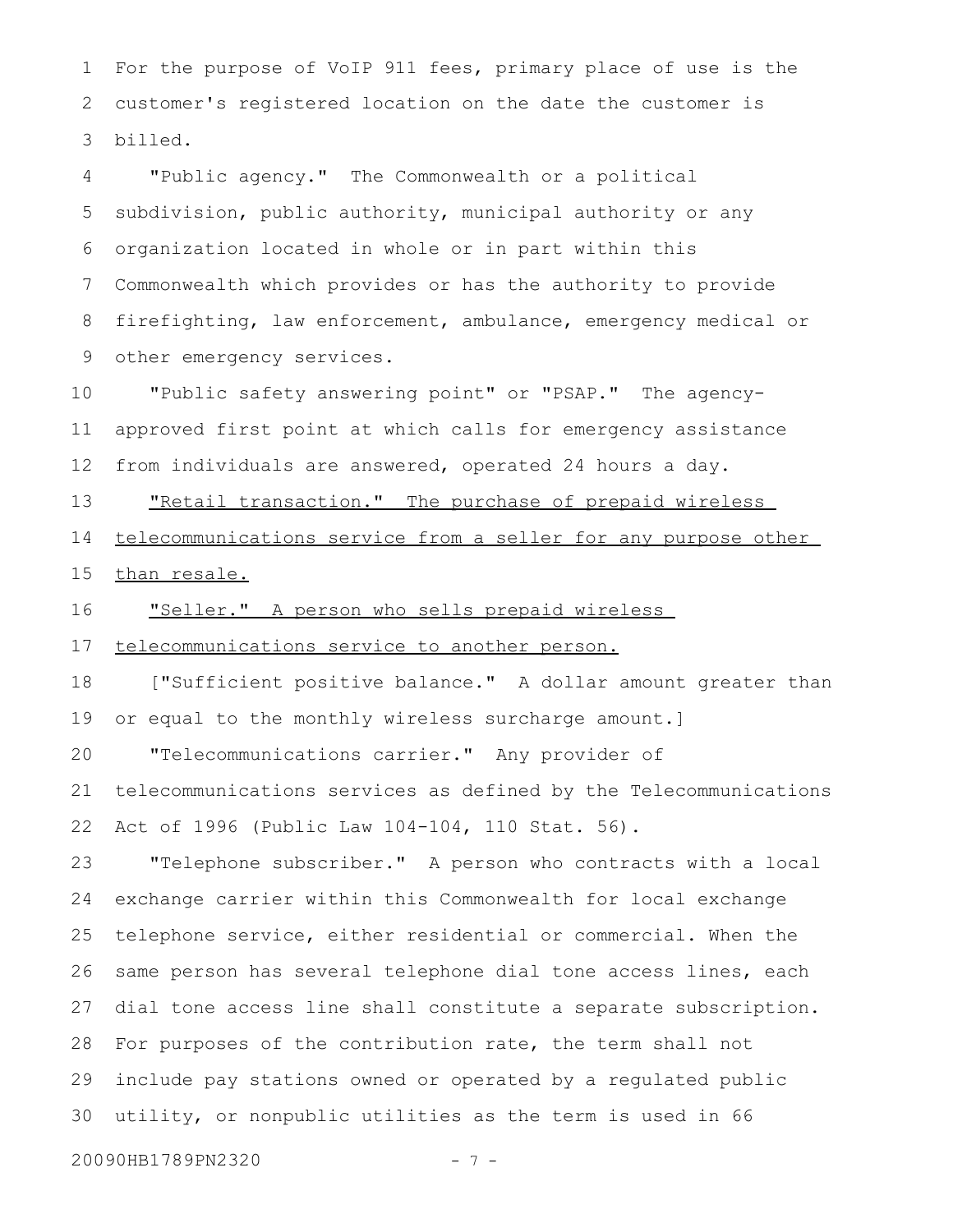Pa.C.S. § 2913(b) (relating to minimum service requirement). 1

"Vendor." A person other than a local exchange carrier or a wireless provider who supplies 911 or wireless E-911 system services or equipment. 2 3 4

"Wireless E-911 service." Service provided by a wireless provider, pursuant to the FCC E-911 Order. 5 6

"Wireless E-911 State plan." A document to be prepared, maintained and kept current by the Pennsylvania Emergency Management Agency providing for all aspects of the development, implementation, operation and maintenance of a Statewide integrated wireless E-911 system, including the exclusive authority to formulate technical standards and determine permitted uses of and amounts disbursed from the Wireless E-911 Emergency Services Fund established by section 11.4(a). 7 8 9 10 11 12 13 14

"Wireless E-911 surcharge." A monthly fee assessed upon each wireless service customer, other than a prepaid wireless seller, provider or consumer subject to the prepaid wireless E-911 surcharge under section  $11.4(b.1)$ , for each wireless two-way communication device for which that customer is charged by a wireless provider for wireless service. 15 16 17 18 19 20

"Wireless E-911 system." An E-911 system which permits wireless service customers dialing 911 to be connected to a public safety answering point for the reporting of police, fire, medical or other emergency situations. 21 22 23 24

"Wireless provider." A person engaged in the business of providing wireless service to end-use customers in this Commonwealth, including resellers. 25 26 27

"Wireless service." Commercial mobile radio service as defined under section 332(d) of the Communications Act of 1934 (47 U.S.C. § 332(d)) and which provides real-time, two-way voice 28 29 30

20090HB1789PN2320 - 8 -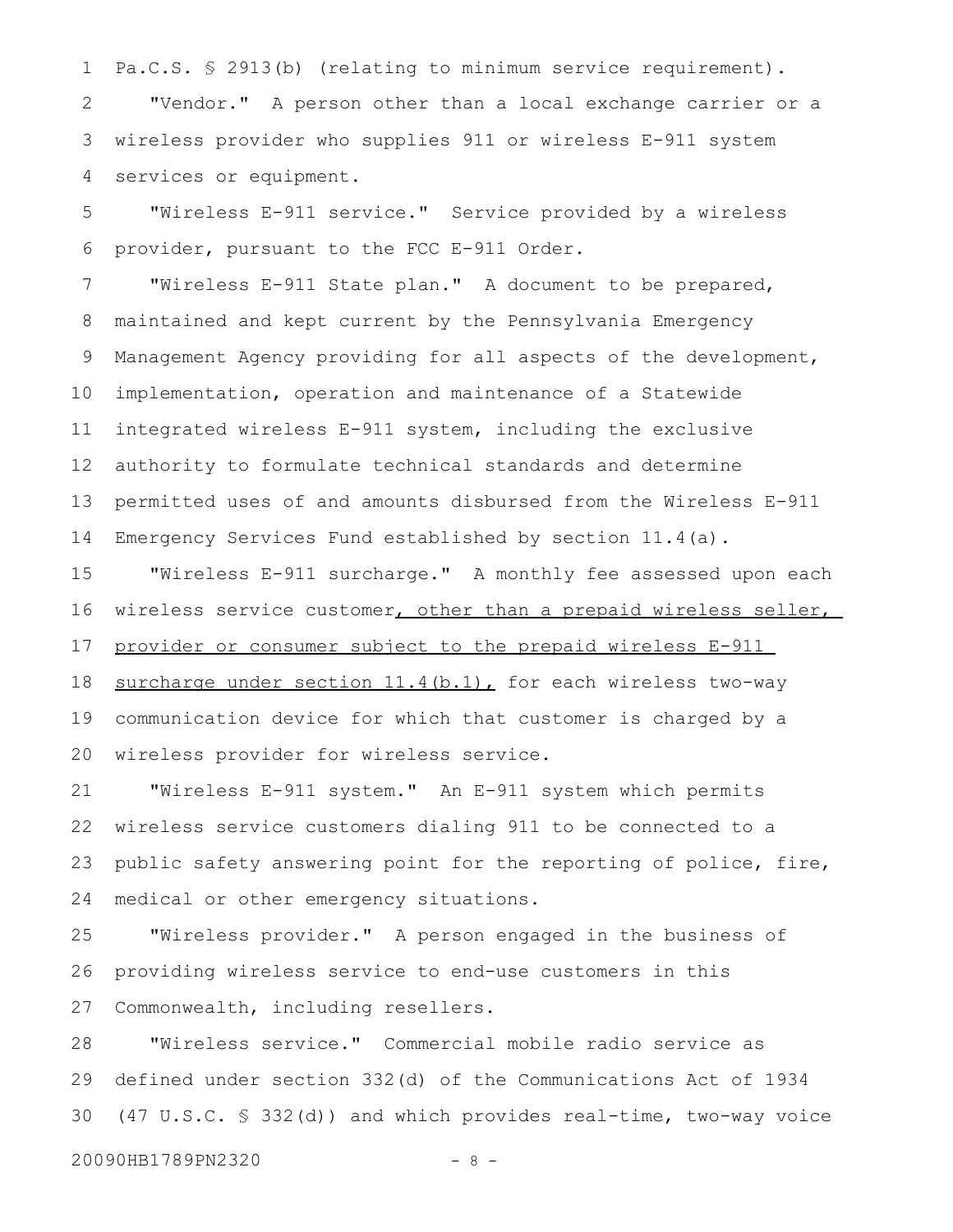service that is interconnected with the public switched telephone network. 1 2

"Wireless service customer." A person who is billed by a wireless provider or who receives prepaid wireless telephone service from a wireless provider for wireless service within this Commonwealth. 3 4 5 6

Section 2. Section 11.4(a) and (b) of the act, added December 30, 2003 (P.L.384, No.56), are amended and the section is amended by adding a subsection to read: 7 8 9

Section 11.4. Wireless E-911 Emergency Services Fund. (a) Establishment of fund.--There is hereby established in the State Treasury a nonlapsing restricted interest-bearing account to be known as the Wireless E-911 Emergency Services Fund. The fund shall consist of the fees collected under [subsection (b)] subsections (b) and (b.1), funds appropriated by the General Assembly and of funds from any other source, private or public. Moneys in the fund and the interest it accrues is hereby appropriated to the Pennsylvania Emergency Management Agency to be disbursed by the agency. The moneys in the fund shall be used only for the following costs: 10 11 12 13 14 15 16 17 18 19 20

(1) PSAP and wireless provider costs resulting from compliance with the FCC E-911 Order, including development, implementation and testing, operation and maintenance of a Statewide integrated wireless E-911 system. Costs paid from the fund must be eligible recurring or nonrecurring costs as determined by the agency in accordance with sections 11.2(a) and 11.5 for wireless E-911 service provided in accordance with the FCC E-911 Order or a county plan or amended county plan approved by the agency. 21 22 23 24 25 26 27 28 29

(2) The agency-approved costs of PSAPs specified in 20090HB1789PN2320 - 9 -30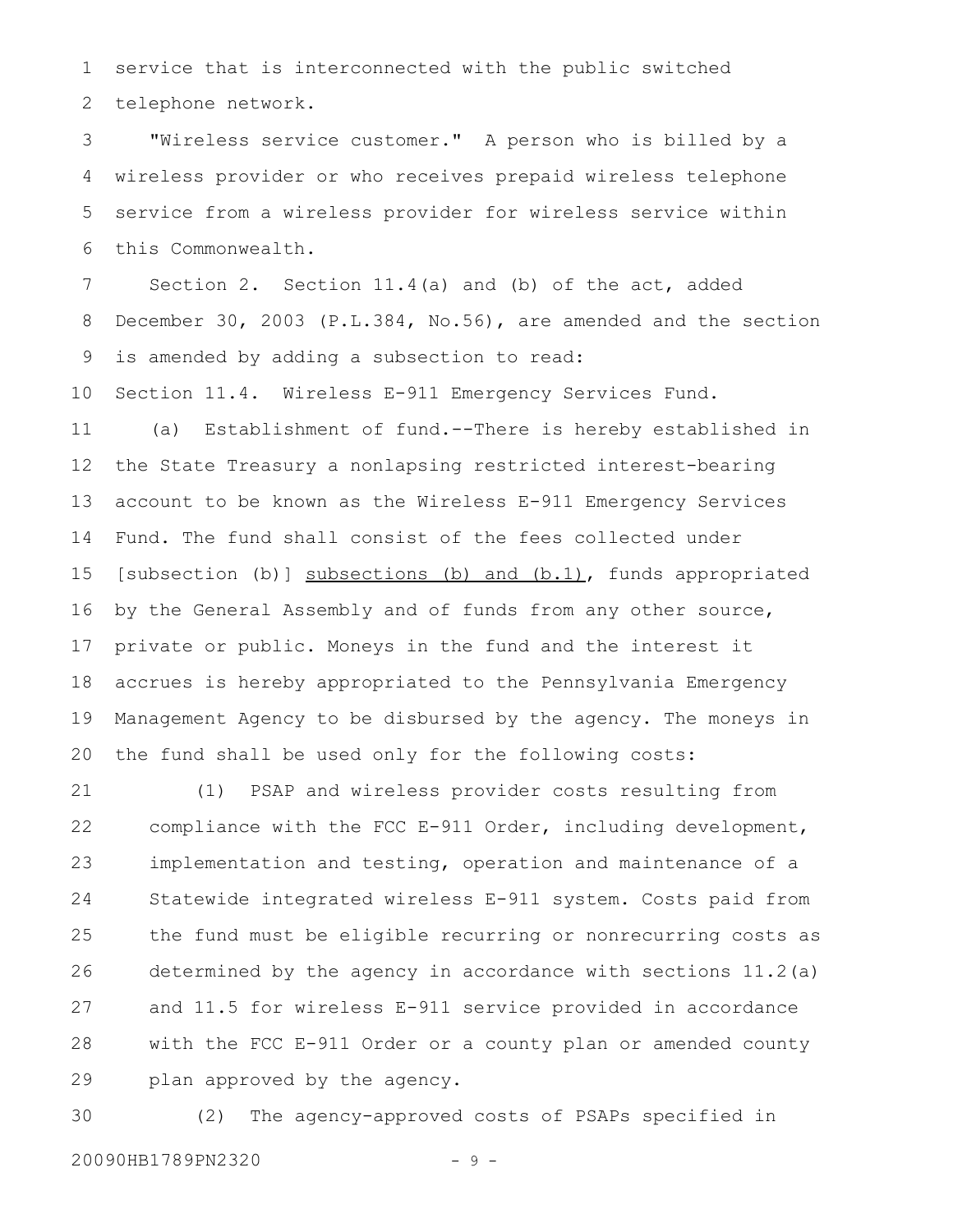section 8(b) that relate directly or indirectly to the provision of wireless E-911 service, to the extent: 1 2

(i) the costs are not included in the costs paid under section  $11.4$  (a) (1) and the approved  $E-911$  costs provided in section 11.4(a)(1) have been reimbursed; and

(ii) the costs do not exceed the percentage of the actual ratio of demonstrated wireless calls to demonstrated total emergency call volume times the amount of money in the fund, and further: 6 7 8 9

(A) the amount of the costs that may be reimbursed is limited to 25% of the fund if a majority of wireless providers serving the geographic area covered by the PSAP have been tested and accepted by the PSAP for wireless E-911 Phase I service; 10 11 12 13 14 15

(B) the amount of the costs that may be reimbursed is limited to 50% of the fund if all of the wireless providers serving the geographic area covered by the PSAP have been tested and accepted by the PSAP for wireless E-911 Phase I service; 16 17 18 19 20

(C) the amount of the costs that may be reimbursed is limited to 75% of the fund if a majority of wireless providers serving the geographic area covered by the PSAP have been tested and accepted by the PSAP for wireless E-911 Phase II service; and 21 22 23 24 25 26

(D) the amount of the costs that may be reimbursed is limited to 100% of the fund if all of the wireless providers serving the geographic area covered by the PSAP have been tested and accepted by 27 28 29 30

20090HB1789PN2320 - 10 -

3

4

5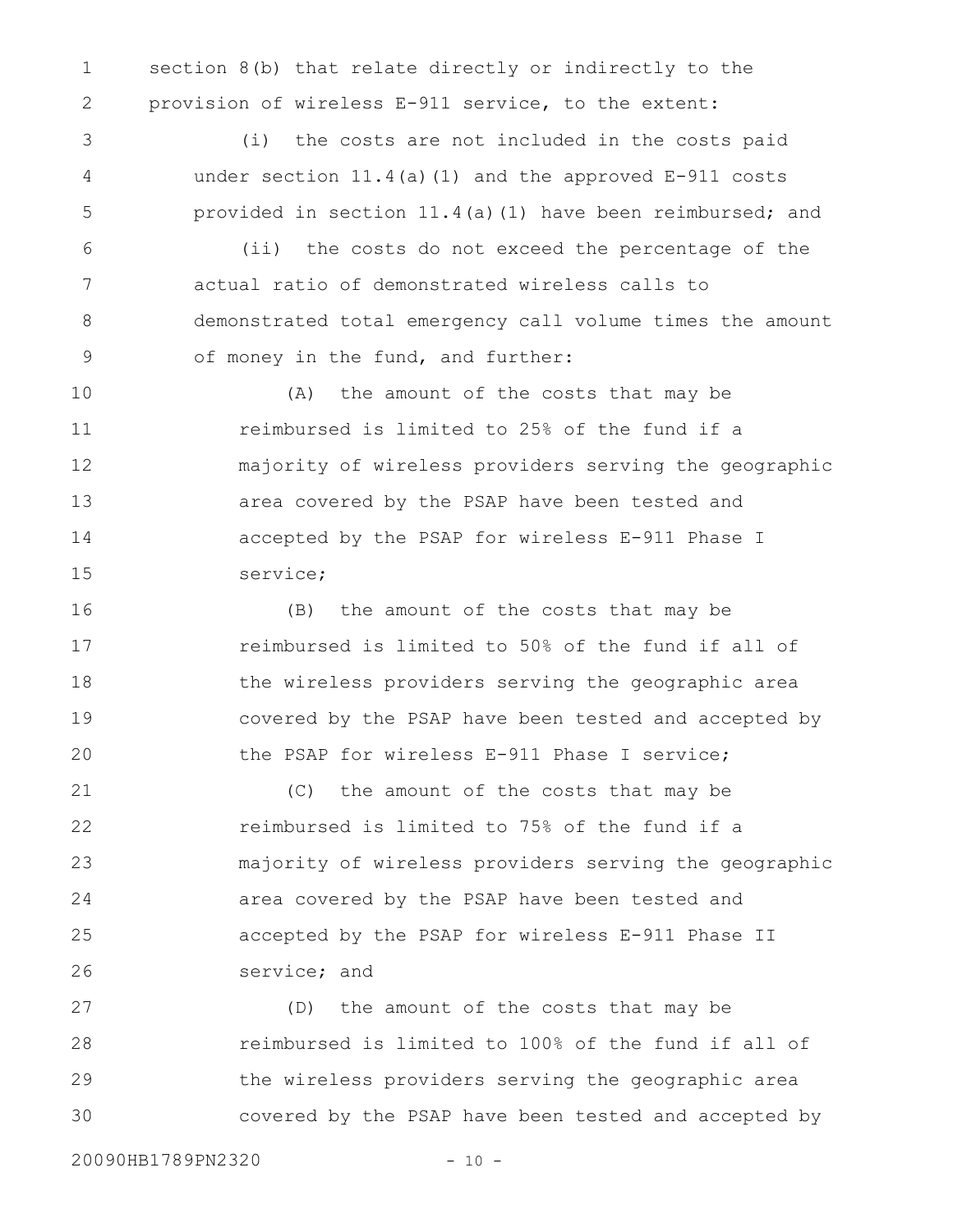the PSAP for wireless E-911 Phase II service. In the event that, pursuant to an FCC E-911 waiver, a wireless provider is temporarily relieved of its obligation to provide wireless E-911 Phase II service in the geographic area covered by a requesting PSAP, such wireless carrier shall be disregarded in the determinations to be made pursuant to subparagraphs (iii) and (iv) until such time as the wireless carrier's obligation to provide wireless E-911 Phase II service again becomes effective. (b) Wireless E-911 surcharge.--Each wireless service customer shall pay a fee, to be known as a wireless E-911 surcharge, in an amount of \$1 per month for each device that provides wireless service for which that customer is billed by a wireless provider for wireless service [or receives prepaid wireless telephone service from a wireless provider]. Such fee shall be collected apart from and in addition to any fee levied by the wireless provider in whole or in part for the provision of 911 services. 1 2 3 4 5 6 7 8 9 10 11 12 13 14 15 16 17

(1) Wireless providers shall collect the fee on behalf of the agency as part of their billing process and shall have no obligation to take any legal action to enforce the collection of the surcharge. Such action may be brought by or on behalf of the agency. Annually, upon written request of the agency, each wireless provider shall provide a list of the names and addresses of those wireless service customers carrying a balance that have failed to pay the wireless E-911 surcharge. The wireless provider shall not be liable for such unpaid amounts. 18 19 20 21 22 23 24 25 26 27

(2) If a wireless provider receives a partial payment for a monthly bill from a wireless service customer, the wireless provider shall apply the payment against the amount 28 29 30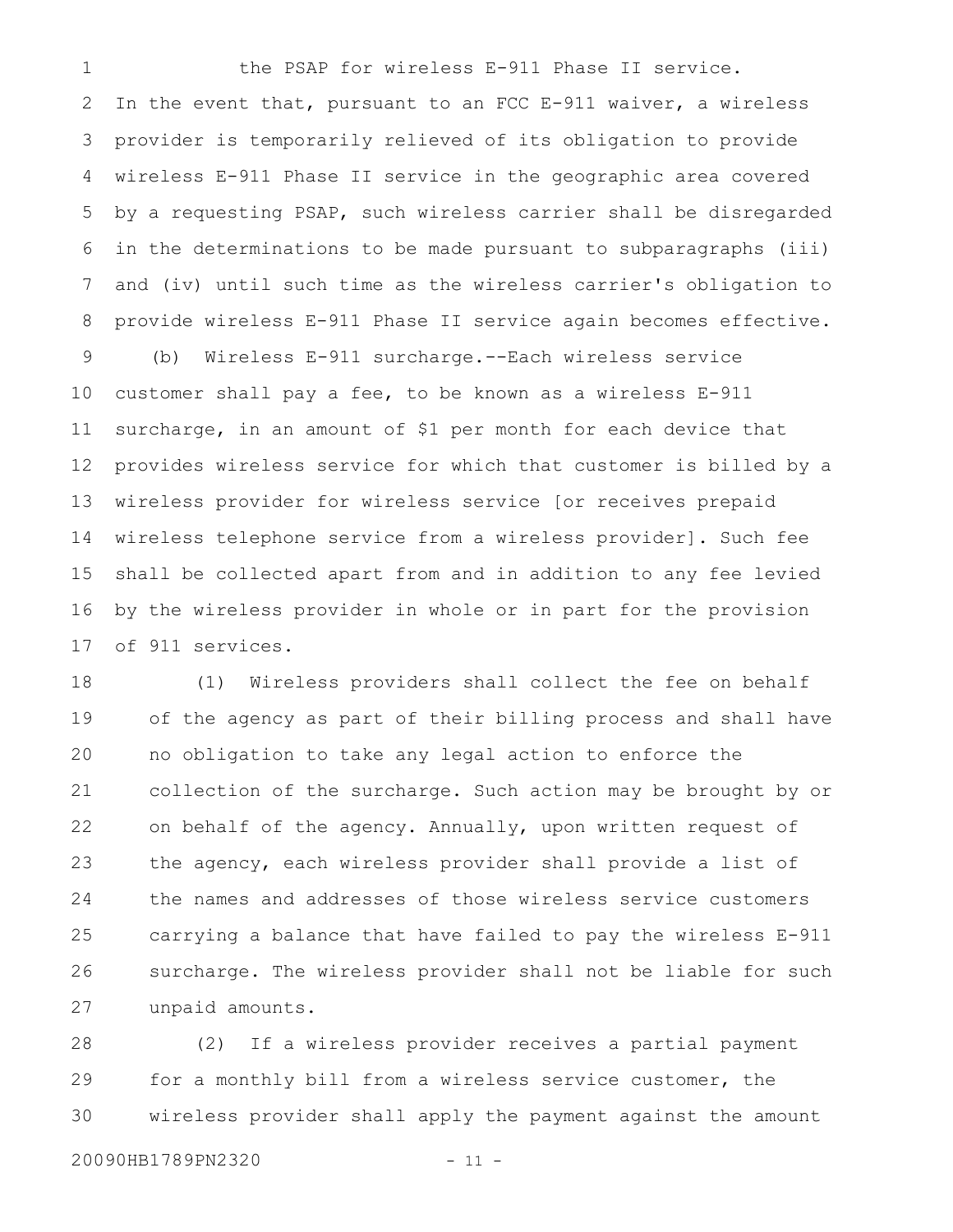the wireless service customer owes the wireless provider first and shall remit to the State Treasurer such lesser amount, if any, as shall result therefrom. 1 2 3

(3) The fees collected under this subsection shall not be subject to taxes or charges levied by the Commonwealth or any political subdivision of this Commonwealth, nor shall such fees be considered revenue of the wireless provider for any purpose. 4 5 6 7 8

[(4) In the case of prepaid wireless telephone service, the monthly wireless 911 surcharge imposed by this section shall be remitted based upon each prepaid wireless account in any manner consistent with the provider's existing operating or technological abilities, such as customer address, location associated with the MTN, or reasonable allocation method based upon other comparable relevant data and associated with Pennsylvania, for each wireless customer with an active prepaid wireless account and has a sufficient positive balance as of the last day of each month, if such information is available.] 9 10 11 12 13 14 15 16 17 18 19

(4) The provisions of this subsection shall not apply to sellers, providers or consumers of prepaid wireless 20 21

telecommunications service. 22

(b.1) Prepaid wireless E-911 surcharge.-- 23

(1) There is hereby imposed a prepaid wireless E-911 24

surcharge of \$1 per retail transaction or the adjusted 25

surcharge, if any, established under paragraph (5). 26

(2) A prepaid wireless E-911 surcharge shall be 27

collected by the seller from the consumer for each retail 28

transaction occurring in this Commonwealth. The amount of the 29

prepaid wireless E-911 surcharge shall be either separately 30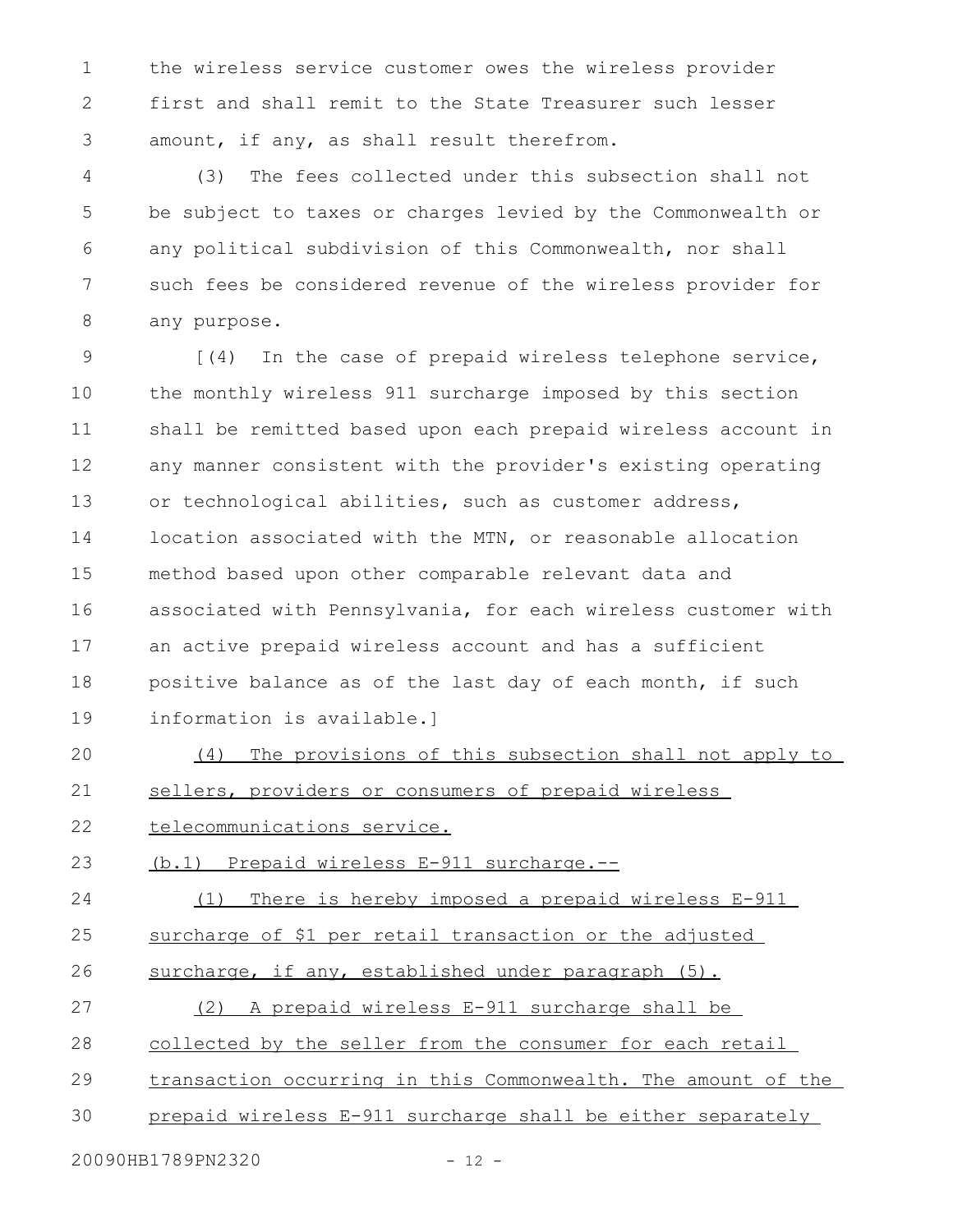| $\mathbf 1$   | stated on an invoice, receipt or other similar document that   |
|---------------|----------------------------------------------------------------|
| $\sqrt{2}$    | <u>is provided to the consumer by the seller or otherwise</u>  |
| 3             | disclosed to the consumer. A retail transaction that is        |
| 4             | effected in person by a consumer at a business location of     |
| 5             | the seller shall be treated as occurring in this Commonwealth  |
| 6             | if that business location is in this Commonwealth, and any     |
| 7             | other retail transaction shall be treated as occurring in      |
| $8\,$         | this Commonwealth if the retail transaction is treated as      |
| $\mathcal{G}$ | occurring in this Commonwealth for the purposes of section     |
| 10            | $202(e.1)$ of the act of March 4, 1971 (P.L.6, No.2), known as |
| 11            | the Tax Reform Code of 1971.                                   |
| 12            | (3) A prepaid wireless E-911 surcharge is a liability of       |
| 13            | the consumer and not of the seller or any provider, except     |
| 14            | that the seller shall be liable to remit all prepaid wireless  |
| 15            | E-911 surcharges that the seller collects from consumers as    |
| 16            | provided under paragraph (6), including all charges that the   |
| 17            | seller is deemed to collect where the amount of the surcharge  |
| 18            | has not been separately stated in an invoice, receipt or       |
| 19            | other similar document provided to the consumer by the         |
| 20            | seller.                                                        |
| 21            | The amount of the prepaid wireless E-911 surcharge<br>(4)      |
| 22            | that is collected by a seller from a consumer, whether or not  |
| 23            | the amount is separately stated on an invoice, receipt or      |
| 24            | similar document provided to the consumer by the seller,       |
| 25            | shall not be included in the base for measuring any tax, fee,  |
| 26            | surcharge or other charge that is imposed by the               |
| 27            | Commonwealth, a political subdivision or an intergovernmental  |
| 28            | agency.                                                        |
| 29            | The prepaid wireless E-911 surcharge shall be<br>(5)           |
| 30            | proportionately increased or reduced, as applicable, upon any  |
|               |                                                                |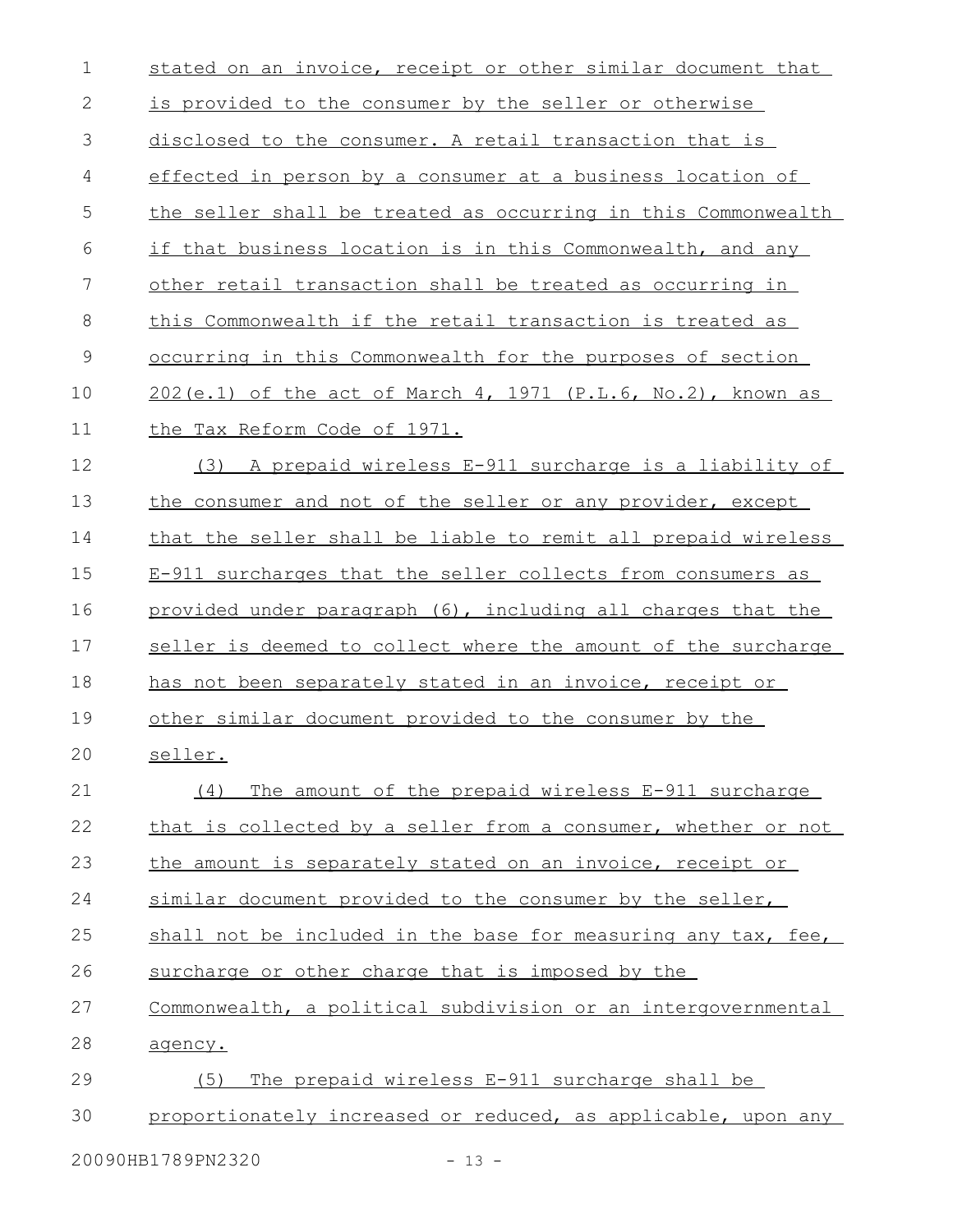| $\mathbf 1$   | change to the wireless E-911 surcharge imposed under          |
|---------------|---------------------------------------------------------------|
| $\mathbf 2$   | subsection (b). The increase or reduction shall be effective  |
| 3             | on the effective date of the change to the surcharge imposed  |
| 4             | under subsection (b) or, if later, the first day of the first |
| 5             | calendar month to occur at least 60 days after the effective  |
| 6             | date of the change to the surcharge imposed under subsection  |
| 7             | (b). The Department of Revenue shall provide not less than 30 |
| 8             | days' notice of an increase or reduction on its public        |
| $\mathcal{G}$ | website.                                                      |
| 10            | Prepaid wireless E-911 surcharges collected by a<br>(6)       |
| 11            | seller shall be remitted to the Department of Revenue at the  |
| 12            | times and in the manner provided under Chapter IV of Article  |
| 13            | II of the Tax Reform Code of 1971 with respect to sales and   |
| 14            | use tax. The Department of Revenue shall establish            |
| 15            | registration and payment procedures that substantially        |
| 16            | coincide with the registration and payment procedures of      |
| 17            | Chapter IV of Article II of the Tax Reform Code of 1971.      |
| 18            | A seller may deduct and retain 3% of prepaid<br>(7)           |
| 19            | wireless E-911 surcharges that are collected by the seller    |
| 20            | from consumers.                                               |
| 21            | The audit and appeal procedures applicable to the<br>(8)      |
| 22            | sales and use tax imposed under Article II of the Tax Reform  |
| 23            | Code of 1971 shall apply to prepaid wireless E-911            |
| 24            | surcharges.                                                   |
| 25            | The Department of Revenue shall establish procedures<br>(9)   |
| 26            | by which a seller of prepaid wireless telecommunications      |
| 27            | service may document that a sale is not a retail transaction, |
| 28            | which procedures shall substantially coincide with the        |
| 29            | procedures for documenting sale for resale transactions for   |
| 30            | sales and use tax purposes under Article II of the Tax Reform |
|               |                                                               |